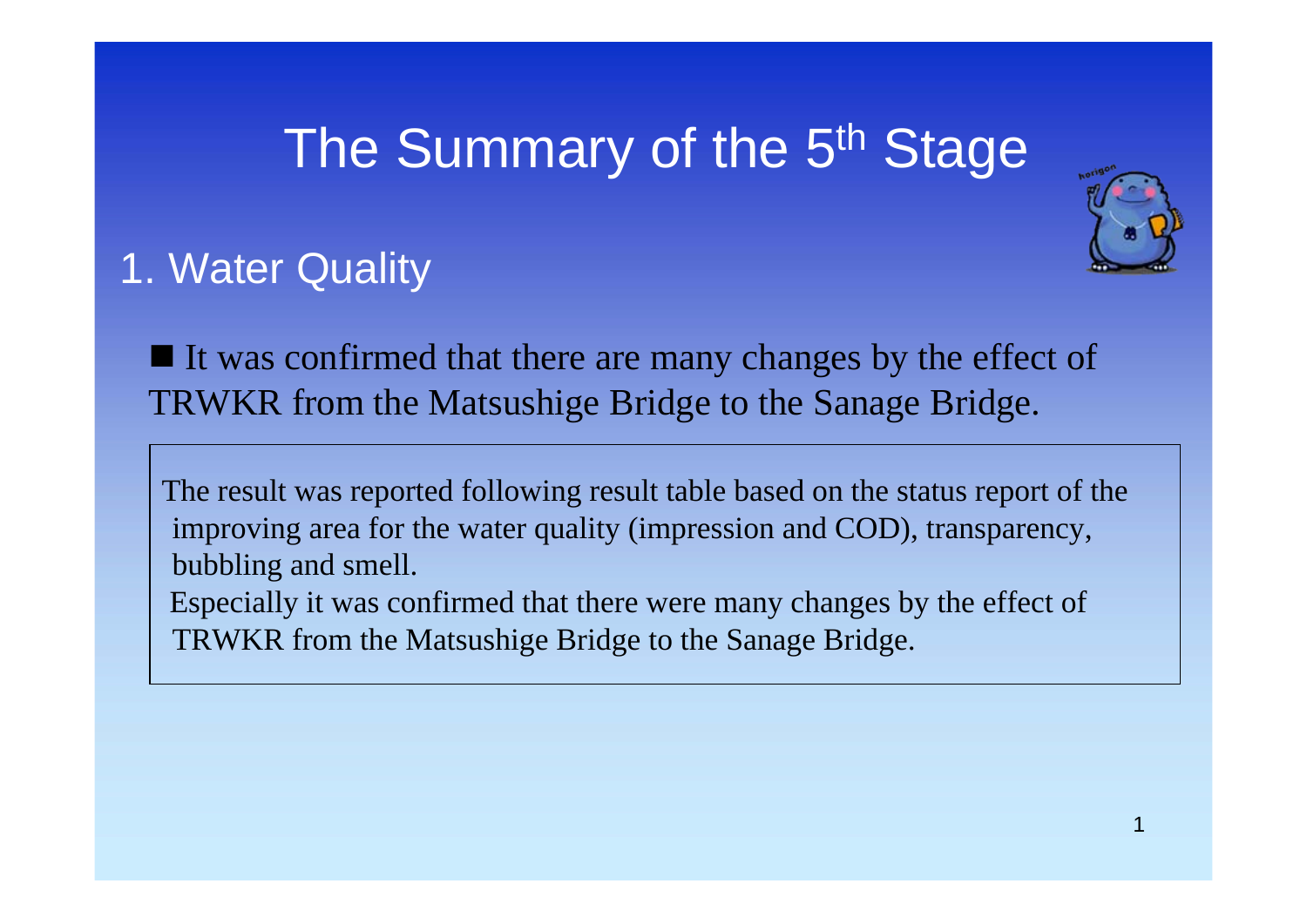### 1. Water Quality

 $\blacksquare$  It was understood that the water quality from spring to early summer was worse than from fall to early winter.

- It was understood that the water quality (impression and COD), transparency, bubbling, smell were different by seasons, when that compared the results of the 1st , 3rd and 5th stage with the 2nd and 4th stage.
- For example, it was not good result of the water quality, transparency, and COD, when that compared the results of the 1st, 3rd and 5th stage with the 2nd and 4th stage. And there are many bad smells and bubbling by same result. These factors are that below.
- 1. When the water temperature is higher from spring to early summer than from fall to early winter, the organic is solved easily and increased into the water.
- 22. The low tide in the daytime from spring to early summer is lower than from fall to early winter. The water quality from spring to early summer is affected by tide more than from fall to early winter.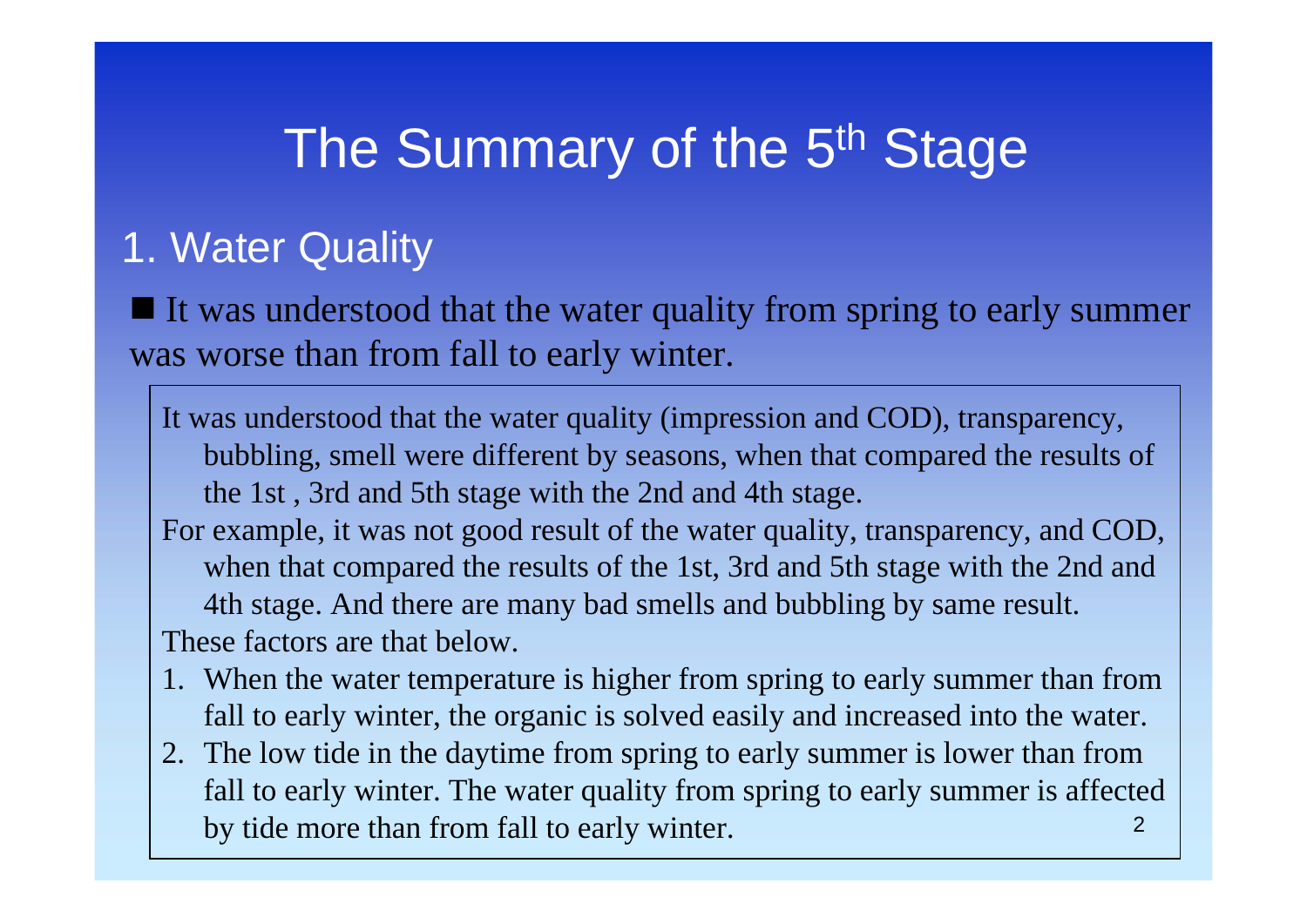### 1. Water Quality

#### O: Improvements were seen by the 5<sup>th</sup> stage.

| <b>Items</b>                                | Method of<br>Evaluation               | Shinminato<br>Bridge -<br><b>Ohseko Bridge</b> | <b>Ohseko Bridge</b><br>- Matsushige<br><b>Bridge</b> | Matsushige<br>Bridge - Asahi<br><b>Bridge</b> | Asahi Bridge -<br>Johoku Bridge | Johoku Bridge<br>- Sanage<br><b>Bridge</b> |
|---------------------------------------------|---------------------------------------|------------------------------------------------|-------------------------------------------------------|-----------------------------------------------|---------------------------------|--------------------------------------------|
| Impression<br><b>of</b><br><b>Clearness</b> | <b>Improvements</b><br>stage by stage | $\pmb{\times}$                                 | $\boldsymbol{\mathsf{x}}$                             | $\cup$                                        |                                 | O                                          |
|                                             | Improvements by<br><b>TRWKR</b>       | $\circ$                                        |                                                       |                                               |                                 | O                                          |
| <b>Transpare</b><br>ncy                     | <b>Improvements</b><br>stage by stage | $\overline{\mathsf{x}}$                        | $\boldsymbol{\mathsf{x}}$                             | O                                             | ∩                               | ∩                                          |
|                                             | Improvements by<br><b>TRWKR</b>       | $\overline{\mathsf{x}}$                        |                                                       |                                               |                                 | $\overline{\mathsf{x}}$                    |
| <b>COD</b>                                  | <b>Improvements</b><br>stage by stage | $\overline{\mathsf{x}}$                        | ∩                                                     | O                                             |                                 | ∩                                          |
|                                             | Improvements by<br><b>TRWKR</b>       | $\overline{\mathsf{x}}$                        | $\boldsymbol{\mathsf{x}}$                             | $\pmb{\times}$                                |                                 | ∩                                          |
| <b>Bubbles</b>                              | Improvements<br>stage by stage        | $\times$                                       | $\boldsymbol{\times}$                                 | O                                             | $\mathsf{x}$                    | ∩                                          |
| <b>Smell</b>                                | Improvements<br>stage by stage        | $\boldsymbol{\mathsf{x}}$                      | $\overline{\mathsf{x}}$                               | $\pmb{\times}$                                |                                 |                                            |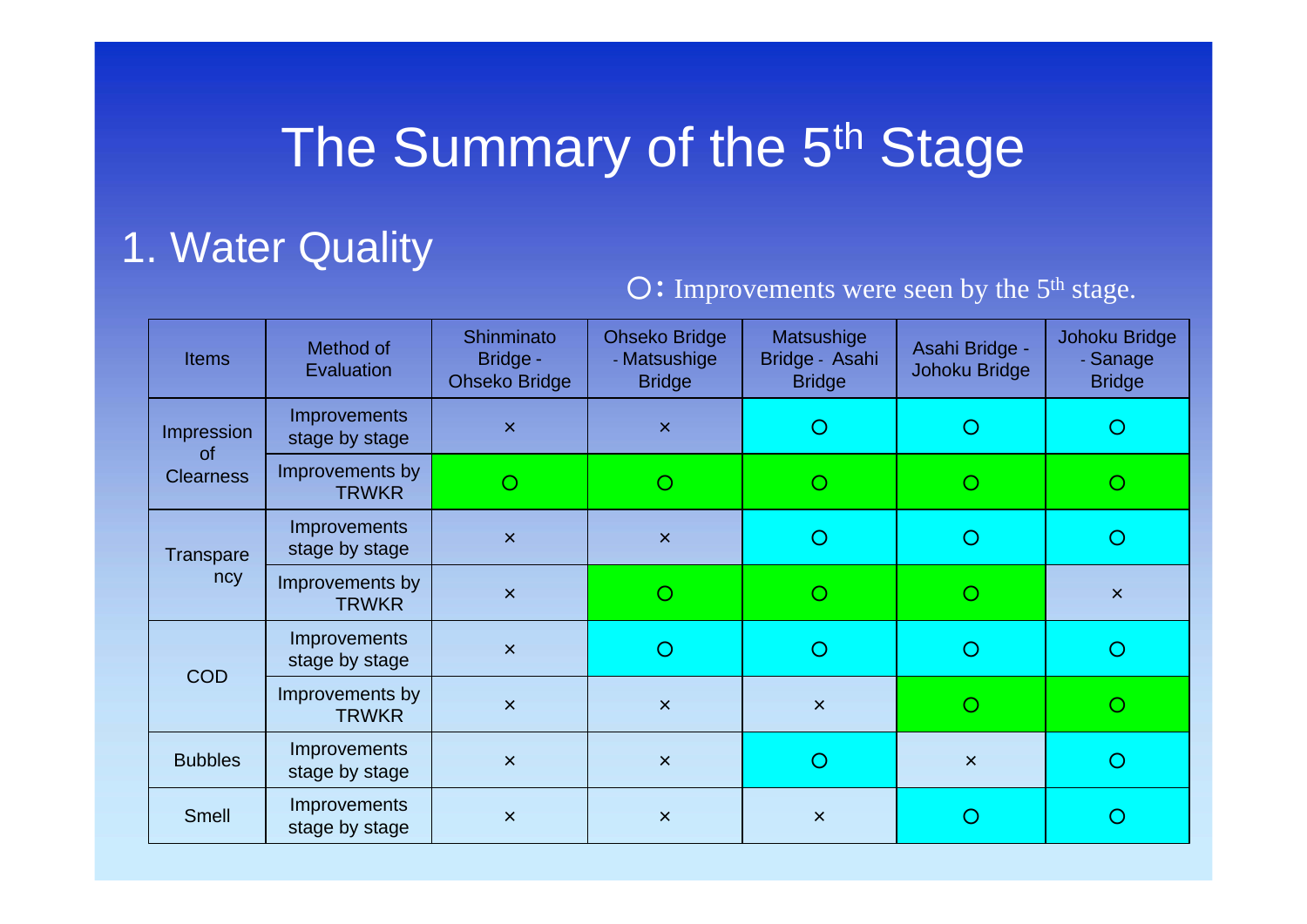#### 2. Water Color

■ The water color and the water impression of the Horikawa River was changing day by day.

The color we, HSC could look many times was "<sup>(8)</sup> pale gray yellowish green", "⑨gray yellowish green", " ⑩gray green".

When we look these "<sup>(3)</sup>pale gray yellowish green", "<sup>(3)</sup>gray yellowish green", "<sup>10</sup> gray green", we felt ④unpleasant or ⑤little unpleasant at rate from 60% to 70%.

When we look the "**U**dirty gray", we felt **4** unpleasant or **5** little unpleasant at rate to 100%. At the same time there was sludge rising to the surface. This color could be seen at the 3rd and 5th stage (the survey from spring to early summer), we could not see on the 2nd and 4th stage (the survey from fall to early winter).

4We need more research and accumulate of the survey date for understanding the influence to the water color, because the water color is influenced from the sunshine and the depth of the river.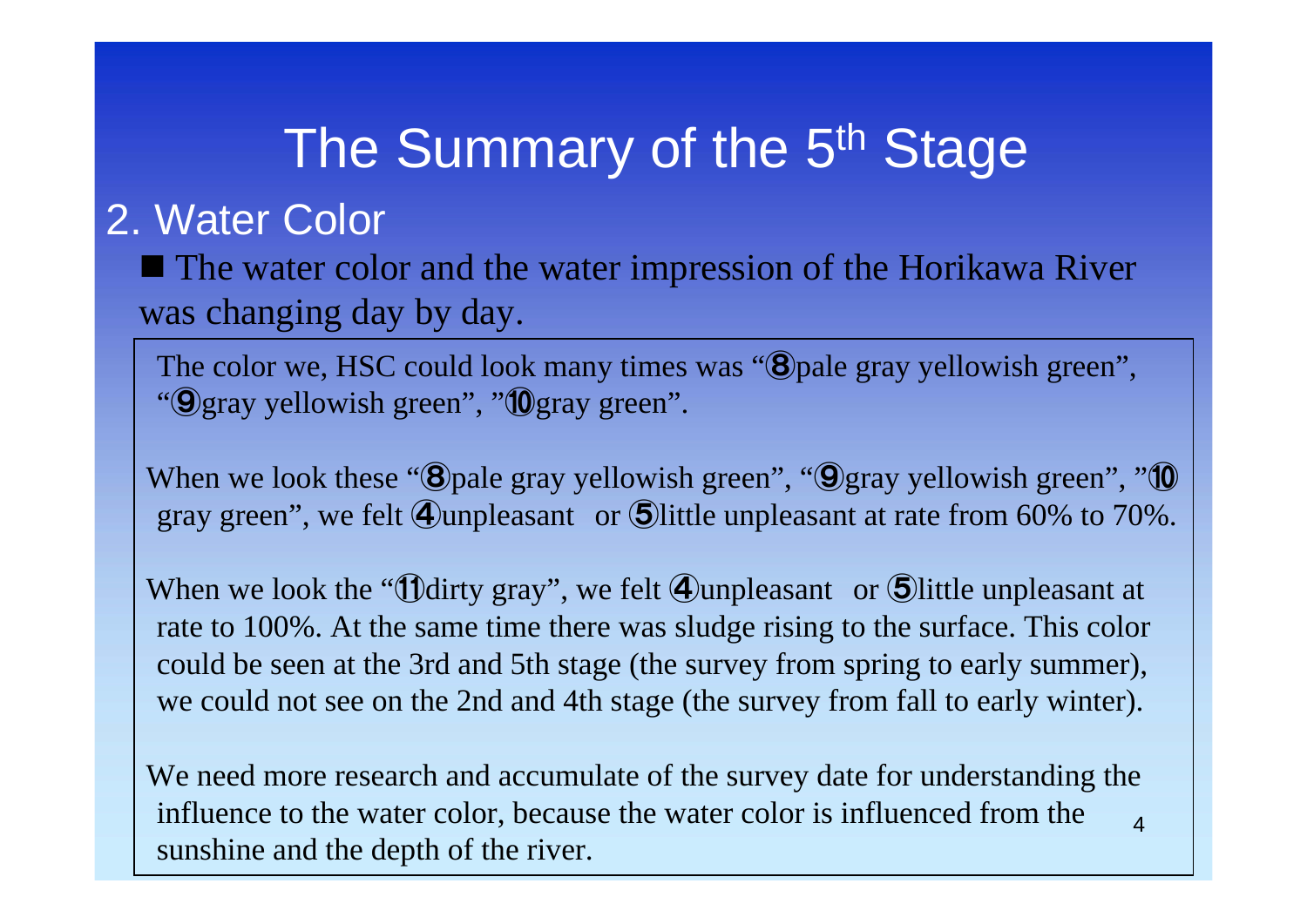## 3. Garbage



- It was reported that there was a lot of garbage between the Matsushige Bridge and the Oseko Bridge on the 5th stage. In this area, the garbage of the plastic, can, bottle in the river increased on this stage than the 1st stage. The garbage of the plastic, can, bottle in the river almost decreased the other area on this stage.
- There are many cigarette butts on the street. The garbage of the plastic bag, plastic bag filled with garbage, can, newspaper, empty cigarettes case decreased on this stage.
- 5• It is consider that the movement of cleaning the Horikawa is spreading gradually by the awareness that the citizens who would like to clean up there. And it is considered that garbage was reduced by the influence of social phenomenon, e.g. the charge for plastic shopping bags.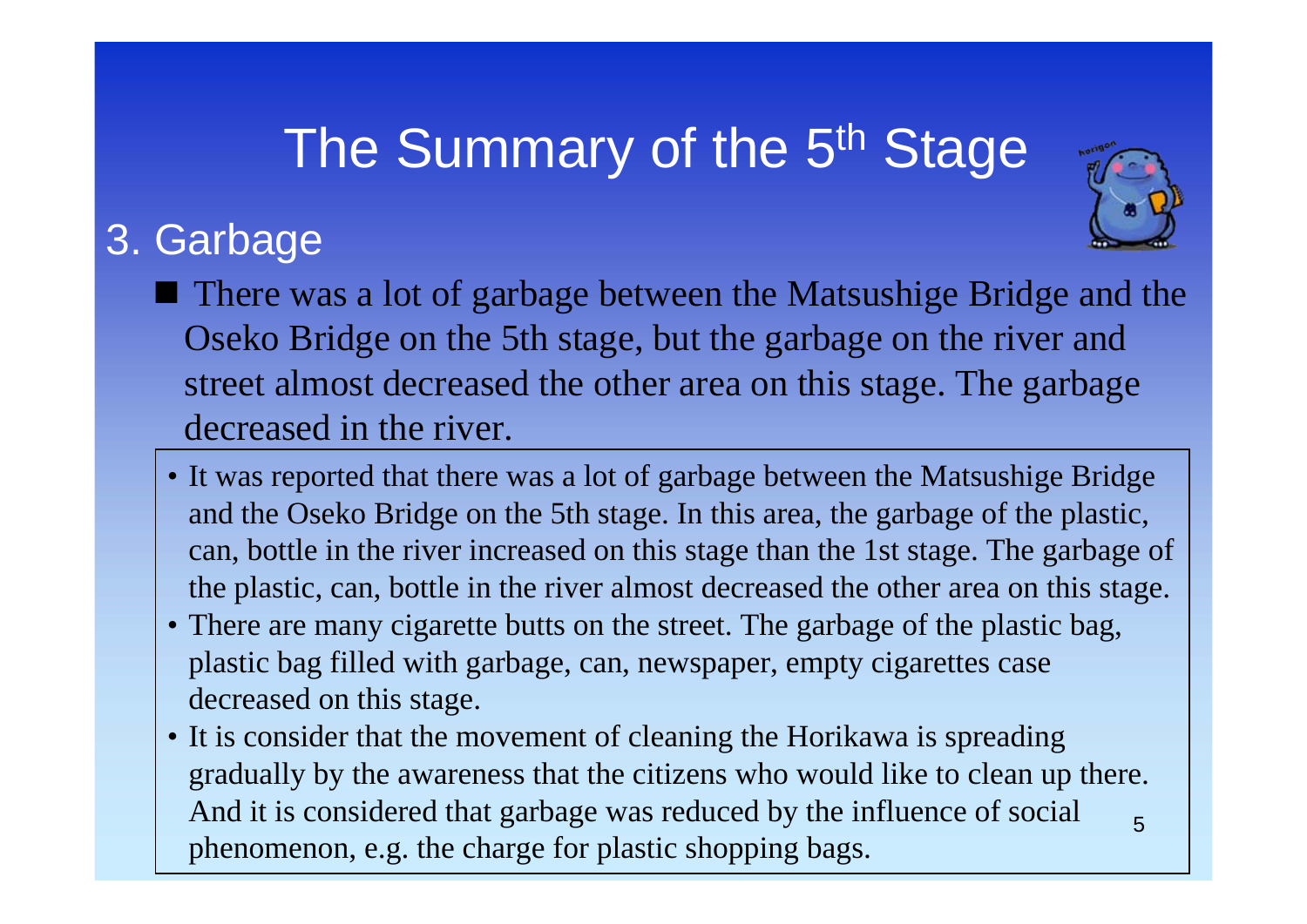#### 4. Living Things

Many fingerling of mullet ran up in the under the Koshio Bridge

It was reported that many fingerling of mullet have run up between the Habashita Bridge and the Nayabashi Bridge ever. And they ran up there many time in this year. Many fingerling of mullet probably ran up in the Horikawa more.

We, HSC call the fingerling of mullet "Haku". And it was known that many "Haku" ran up to freshwater. (Information by Hyottokotai Research Group)

#### We could see the Benkei crab around the Nayabashi Bridge.

6It was reported that Benkei crab (Chiromantes Dehaanis) was founded around the Nayabashi Bridge last September. It was reported that Benkei crab was found around drainage pipe every day from middle of August 2009.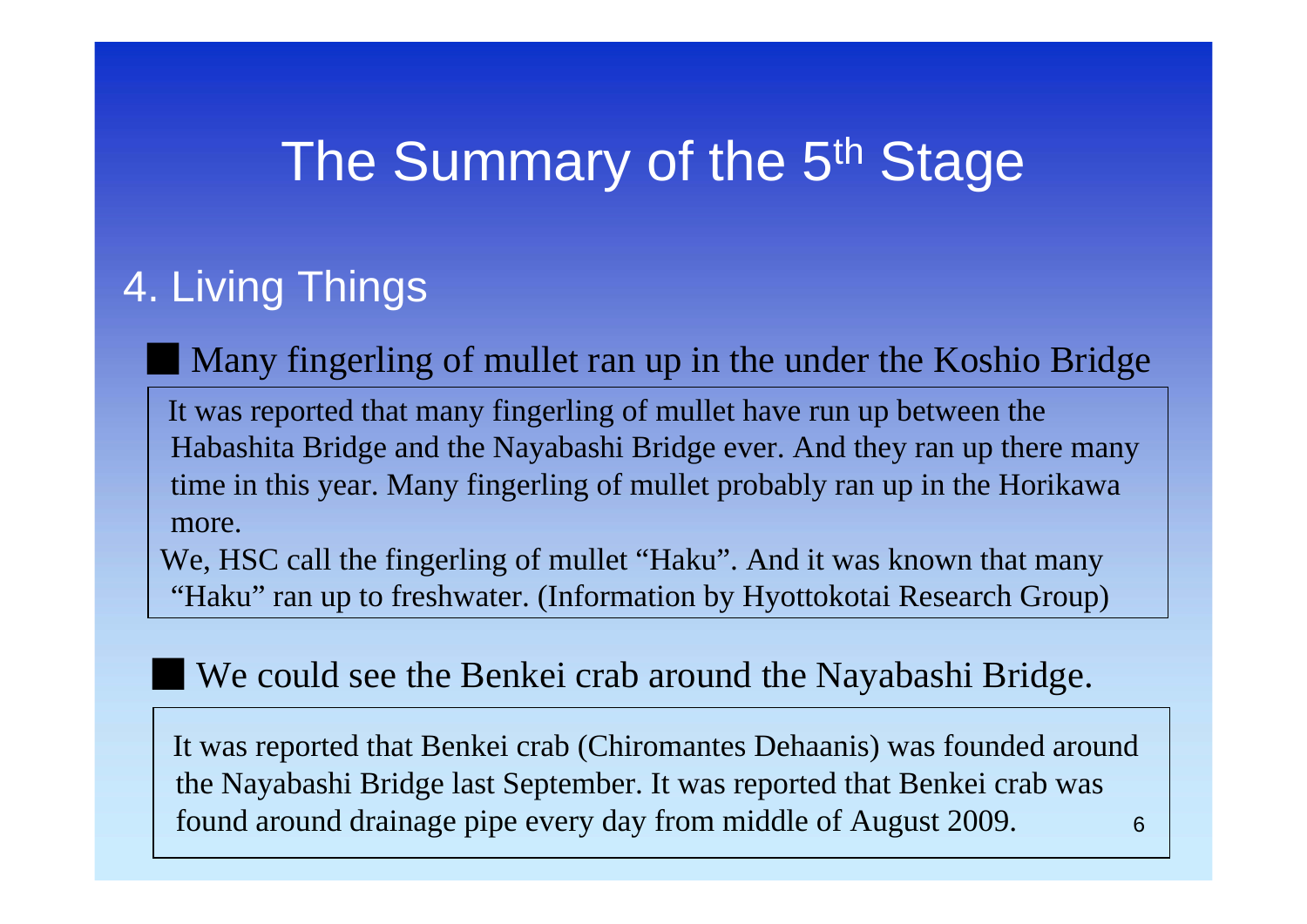### 4. Living Things

The waterweeds were glowing at the Sujikai Bridge in the 5<sup>th</sup> stage.

We, HSC were able to see waterweeds were glowing at the Sujikai Bridge in 5th stage. However, the waterweeds decreased in this year. This is the effect of the weather conditions.

We have understood that the a wide variety of living things lives and makes use of the Horikawa river for the habitat, the growing field where the waterweeds were glowing.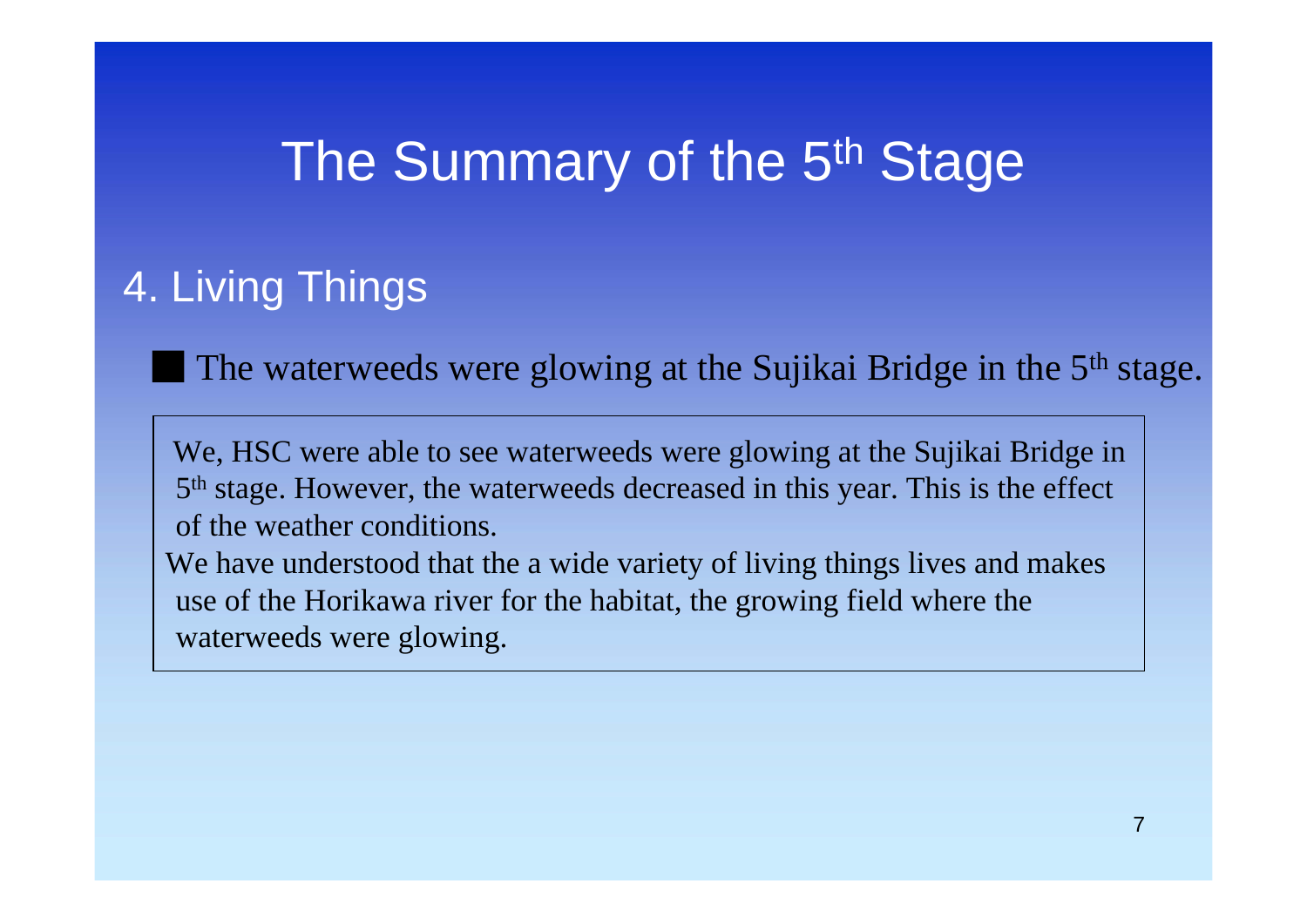#### The 2<sup>nd</sup> and half year of TRWKR

The water quality is improved in synergy by the recovery of selfpurification capacity.

Two and half years have passed since the start of TRWKR. It was confirmed by this survey report that the water quality (impression and COD), transparency, bubbling, smell was improved by the recovery of selfpurification capacity.

We were able to see waterweeds were glowing at the Sujikai Bridge on 5th stage. And many fingerling of mullet ran up in the under the Koshio Bridge. All of them were changing their behaviors around them.

8There was a lot of garbage between the Matsushige Bridge and Oseko Bridge on the 5th stage, but the garbage on the river and street almost decreased the other area on this stage.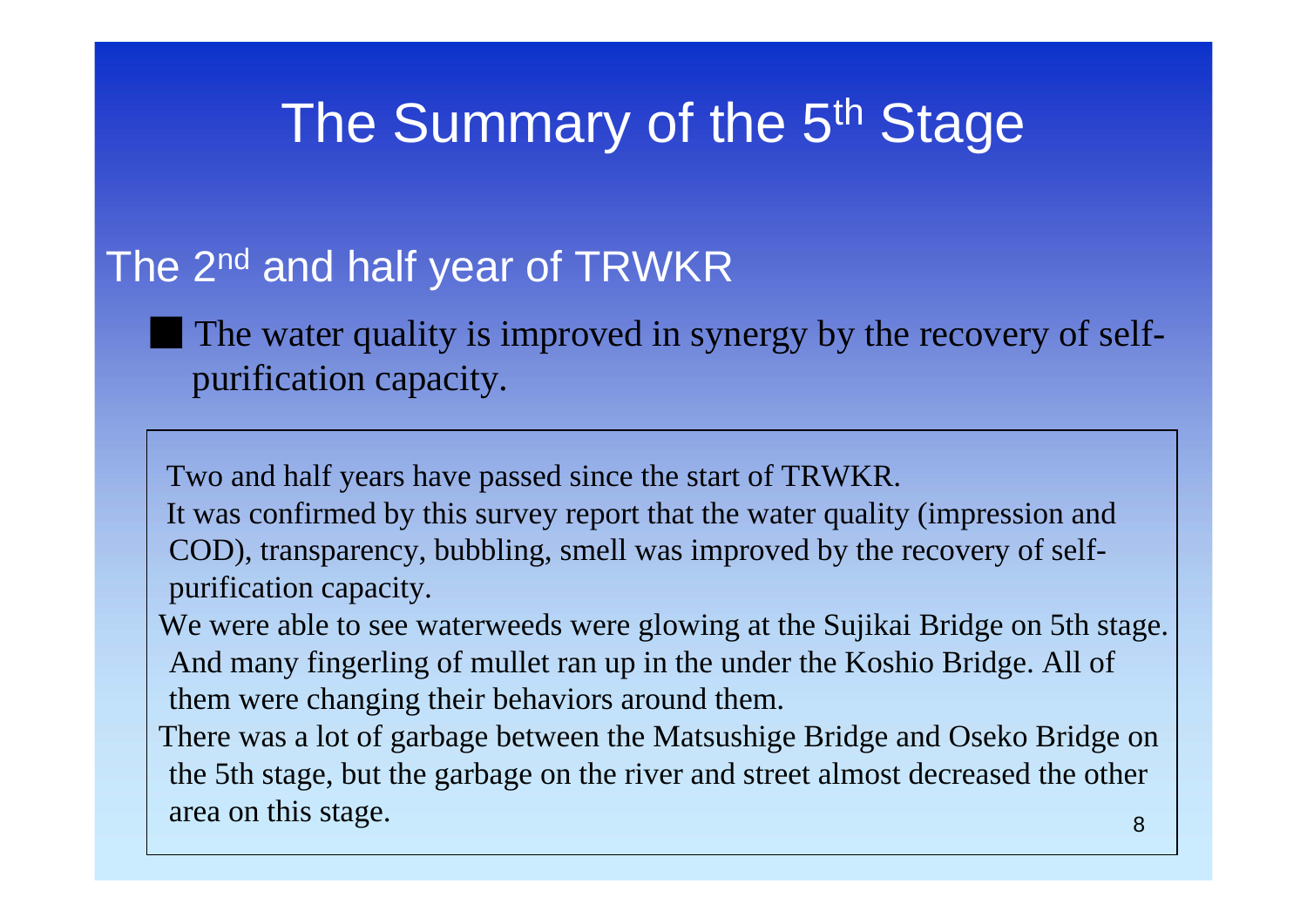### The 2<sup>nd</sup> and half year of TRWKR

It is consider that the water environment in Horikawa for two years was improved directly because of the effect of the water from Kiso river. And this purification activity like a TRWKR, the recovery of self-purification capacity and improving of consciousness for clean-up the river also improved the water quality.

It is important to carry on and sustainably by TRWKR and activities for clean-up by citizens. We hope that the water quality of the Horikawa will be improved more.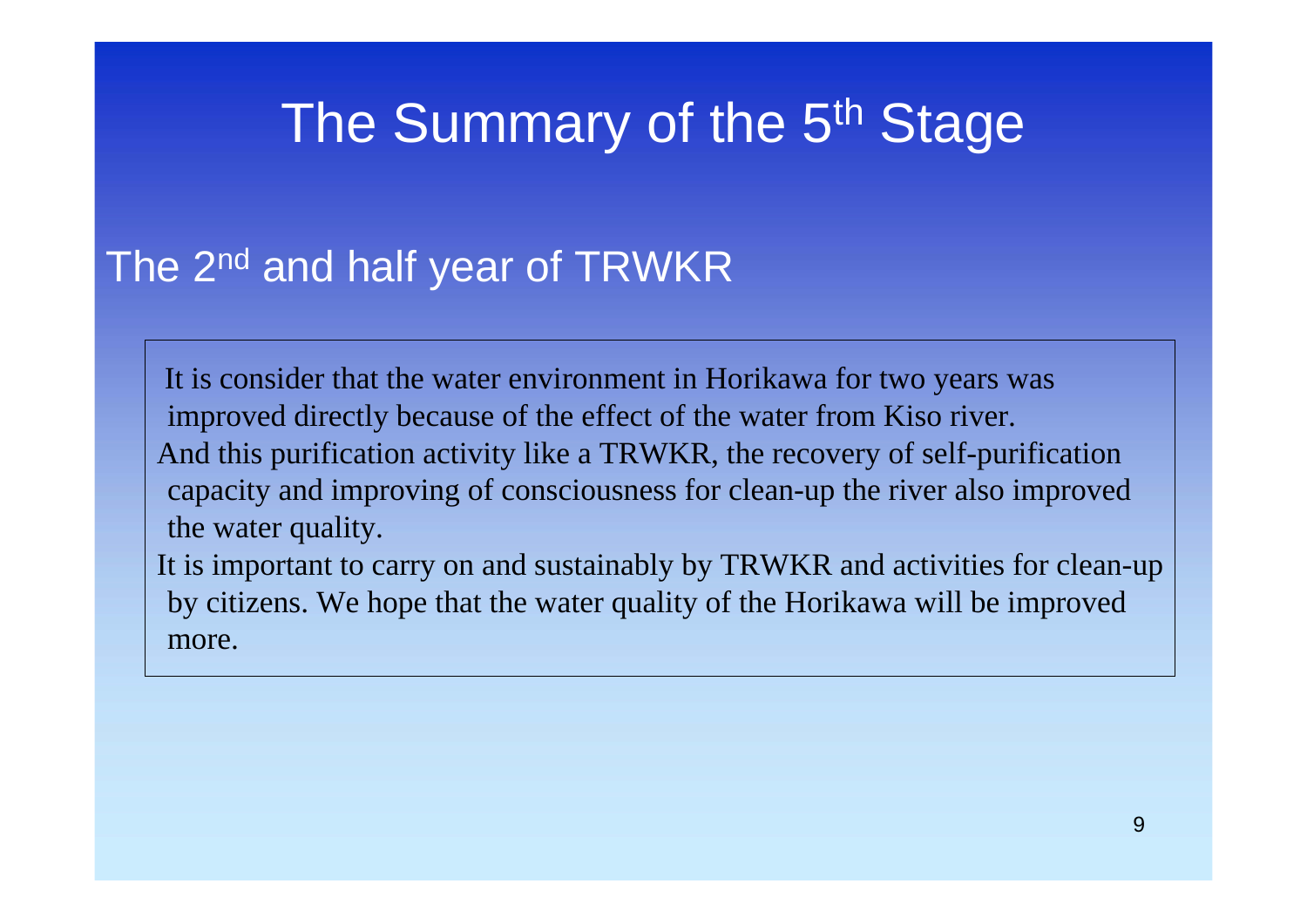

#### Column - The summary of the 5th stage -

We introduce the clear result by fixed observation on the 5th stage.

The result was reported following result table based on the status report of the improving area for the water quality (impression and COD), transparency, bubbling and smell.

Especially it was confirmed that there were many changes by the effect of TRWKR from Matsushige Bridge to Sanage Bridge. It was understood that the water quality was not better from spring to early summer than from fall to early winter.

The water color and the water impression of the Horikawa River was changing day by day. The color we could look many times was "<sup>3</sup>O pale gray yellowish green", "<sup>3</sup>O gray yellowish green", "<sup>1</sup>O gray green". When we look these "<sup>\*</sup>Oot alle gray yellowish green", "<sup>\*</sup>Ogray yellowish green", "<sup>\*</sup>Ogray green", we felt ④unpleasant or ⑤little unpleasant at rate from 60% to 70%. The color we could look sometime was "dirty green". When we look the "**1D**dirty gray", we felt  $\Phi$ unpleasant or **S** little unpleasant at rate to 100%. At the same time there was sludge rising to the

surface.

There was a lot of garbage between the Matsushige Bridge and Oseko Bridge on the 5th stage, but the garbage on the river and street almost decreased the other area on this stage.